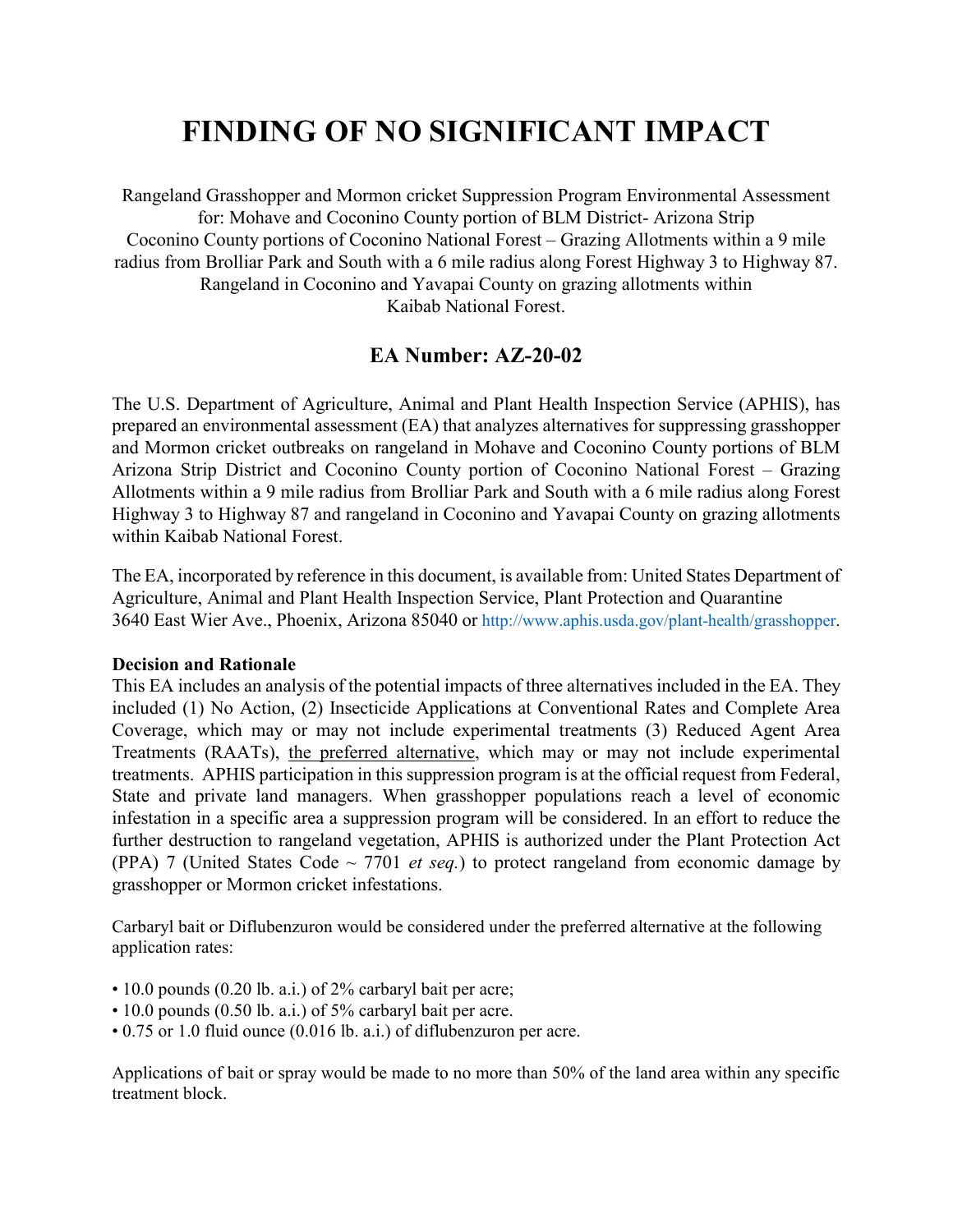### **Finding of No Significant Impact**

APHIS has determined that the proposed suppression program, conducted in accordance with the Guidelines for Treatment of Rangeland Grasshoppers and Mormon Crickets, which contains the operational procedures and managerial flexibility, will not significantly impact the quality of the human environment.

The finding of no significant impact was determined on the following:

- 1. **Human health:** Potential exposures from RAATs application rates are commensurately lower than from conventional application rates. These low exposures to the general public, workers, livestock, and wildlife pose no risk of direct toxicity, carcinogenicity, neurotoxicity, genotoxicity, reproductive toxicity, or developmental toxicity. The areas for planned treatment on rangeland are away from the normal movement of the general public, and in general have limited or restrictive access. All APHIS treatments will strictly adhere to label requirements and further protection measures as outlined in the 2020 Treatment Guidelines and Operational Procedures. No human health effects are likely.
- 2. **Non-targets:** Chemical label instructions and APHIS Treatment Guidelines and Operational Procedures will be strictly followed. This will mitigate any adverse effects on non-targets. The use of insecticides at reduced rates and over reduced area of coverage would reduce further affect on pollinators than from conventional rates and coverage. Pre-treatment and post-treatment environmental monitoring is part of the APHIS treatment guidelines and is a strictly adhered work activity (APHIS Directive 5640.1). No adverse effects are likely for non-targets. No vertebrate animal species would be exposed to toxic levels of insecticides. Reduction in insects as prey species for insectivores would be reduced by the insecticide choices and by the reduction in area coverage. Plants would not be exposed to toxic levels of insecticides and any reduction of pollinators would be minor and temporary due to the insecticide choices and by the reduction in area coverage. Impacts on aquatic arthropods would be avoided or minimized by utilizing buffers around water. Impacts on non-target terrestrial arthropods would be minimized by the insecticide choices and by the reduction in area coverage.
- 3. **Endangered and threatened species:** In accordance with section 7 of the Endangered Species Act (ESA) consultation is conducted with Fish and Wildlife Services (FWS) for any action authorized, funded, or affected by a Federal agency that may affect listed endangered or threatened species or their critical habitats. An APHIS state office Biological Assessment (BA) to determine the potential impact from the proposed treatment was prepared and submitted to FWS. Concurrence was granted February 10, 2020 by FWS Arizona Ecological Services staff in Phoenix, Arizona. Protection measures that resulted from the national and local consultation processes with US Fish and Wildlife Service will be implemented and therefore, the proposed suppression program is not likely to adversely affect endangered or threatened species or their habitats.